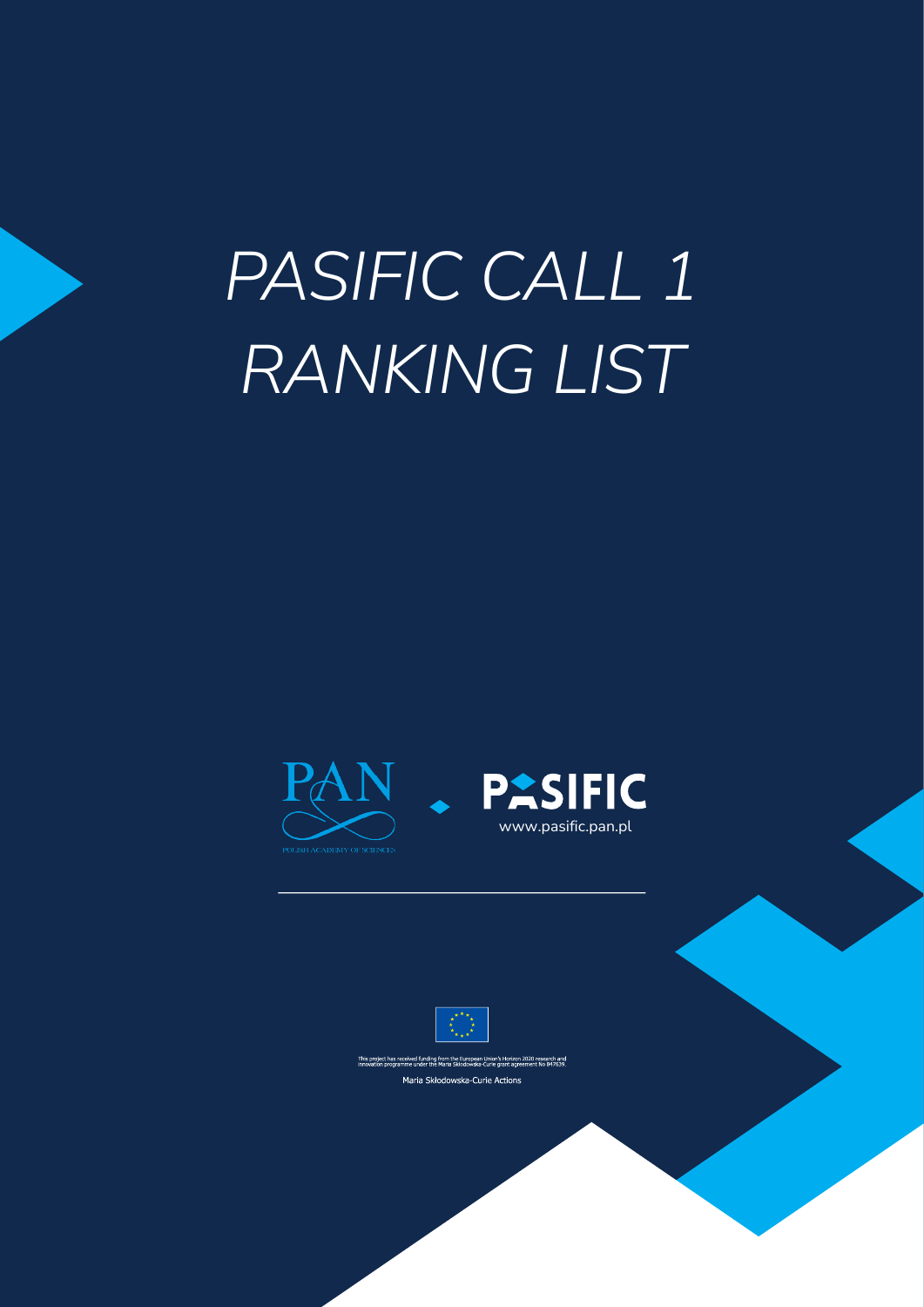Warszawa, 05.10.2021r.



BDN.0622.1.2021 PASIFIC.0622.1.2021

# PASIFIC CALL 1 ranking list

## Projects recommended for funding :

PE PANEL :

|    | <b>First name</b>      | <b>Last name</b> | <b>Acronym</b>                   | ID of<br>proposal | <b>Tittle</b>                                                                                                                             | <b>Host</b><br><b>Institute</b> |
|----|------------------------|------------------|----------------------------------|-------------------|-------------------------------------------------------------------------------------------------------------------------------------------|---------------------------------|
|    |                        |                  | <b>Sub-panel 1: Fundamentals</b> |                   |                                                                                                                                           |                                 |
| 1. | Souvik Priyam          | Adhya            | QGPAnatomy                       | 452845            | Space time structure of the<br>Quark Gluon Plasma                                                                                         | <b>IFJ PAN</b>                  |
| 2. | Maciej                 | Bartosiewicz     | <b>METVISARC</b>                 | 46734             | Visualization of methane<br>fluxes along coastal<br>boundaries of Arctic<br>permafrost and glaciers                                       | <b>IGF PAN</b>                  |
| 3. | <b>Richard Efrain</b>  | Ruiz             | <b>POPSICLE</b>                  | 113973            | Polarization Of Precision<br>Scattering In Colliders with<br>Large Energies                                                               | IFJ<br><b>PAN</b>               |
| 4. | Juris                  | <b>Burlakovs</b> | GeoReco                          | 260780            | Towards 'beyond the zero<br>waste' concept: Innovative<br>solutions for valorization of<br>fine residual waste fraction<br>from landfills | <b>IGSMiE</b><br><b>PAN</b>     |
| 5. | Arun Kumar             | Awasthi          | MicroFlareHeati<br>ng            | 260786            | Investigation of plasma<br>heating and particle<br>acceleration during<br>microflares and flare-<br>precursors                            | <b>CBK PAN</b>                  |
|    |                        |                  | <b>Sub-panel 2: Applications</b> |                   |                                                                                                                                           |                                 |
| 1. | Arun Kumar             | Paulraj          | <b>MEETOPTO</b>                  | 75666             | Multi-Dimensional<br>Metalloids and Mixed-Valent<br>Metal-Metalloid halide<br>perovskites for<br>Optoelectronics                          | <b>ICHF</b><br><b>PAN</b>       |
| 2. | Bhausaheb<br>Kashinath | Dhokale          | CT-NIR-TADF-<br>OLED             | 612677            | TADF OLEDs based on<br>curved and twisted (CT)<br>molecules: from rational<br>molecular design to highly<br>efficient NIR emitters        | <b>ICHO</b><br><b>PAN</b>       |
| 3. | Ilyas                  | DJAFER-CHERIF    | <b>COLONAIZE</b>                 | 46614             | Predictive models of<br>bacterial colonization from                                                                                       | <b>ICHF</b><br><b>PAN</b>       |

1 / 5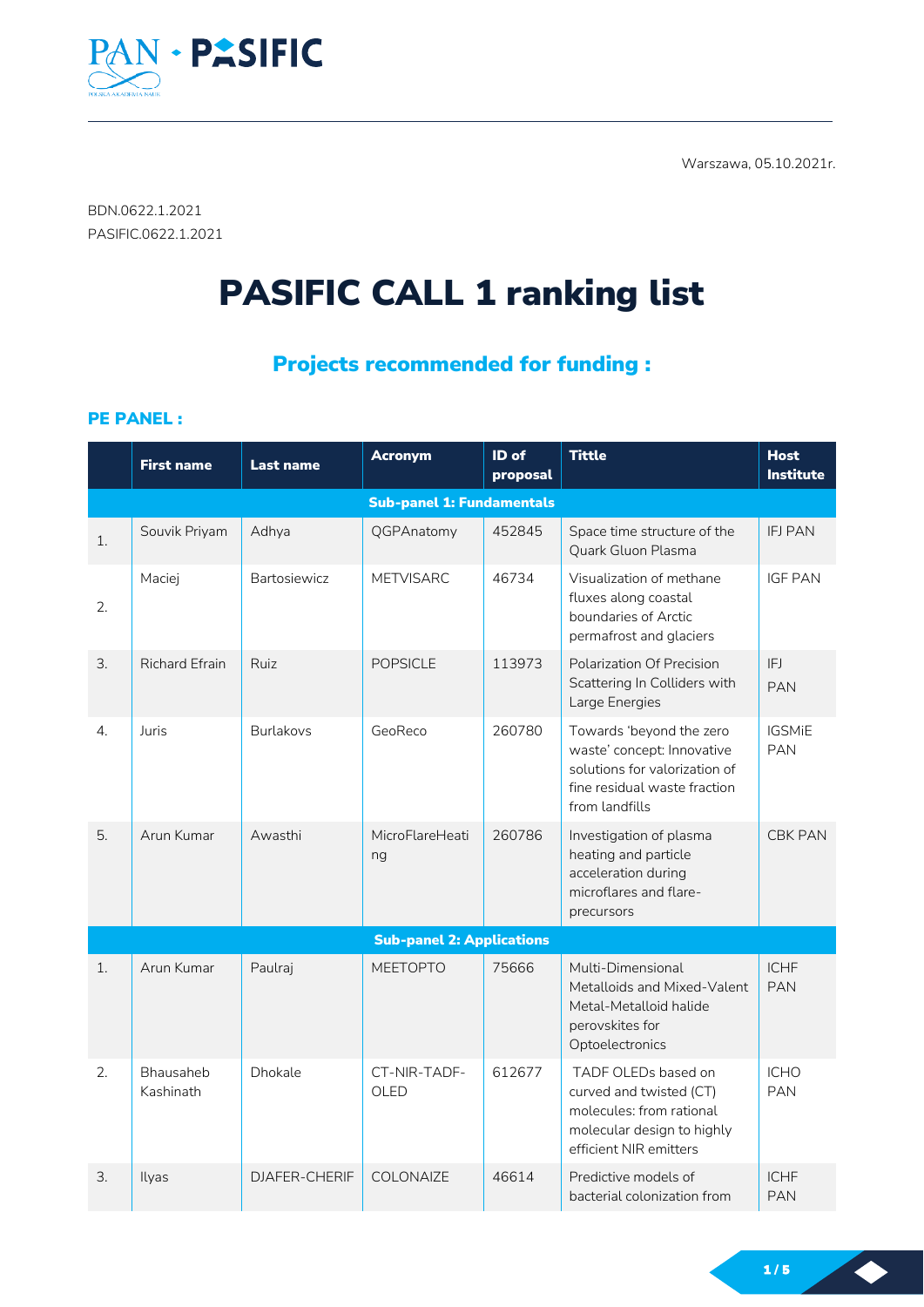

|                  |                                |             |                                          |        | machine-learning aided<br>image processing                                                                                                                    |                             |
|------------------|--------------------------------|-------------|------------------------------------------|--------|---------------------------------------------------------------------------------------------------------------------------------------------------------------|-----------------------------|
| 4.               | Sunita                         | Ranote      | TMOG-PHB<br><b>BIOPLASTIC</b>            | 472871 | Green synthesis of<br>functionalized Moringa<br>oleifera gum-based<br>bioplastic film as packaging<br>material and adsorbent with<br>antimicrobial properties | <b>CMPW</b><br><b>PAN</b>   |
| 5.               | Piotr                          | Chudzinski  | NanoCollective                           | 452839 | A new pathway for future<br>electronic devices: collective<br>electron-lattice states in<br>nanostructures.                                                   | <b>IPPT</b><br><b>PAN</b>   |
|                  |                                |             | <b>Sub-panel 3: Engineering Sciences</b> |        |                                                                                                                                                               |                             |
| 1.               | Ajitanshu                      | Vedrtnam    | ZIF-X-CARBON                             | 472862 | Development of cellulose<br>fiber-ZIF-8 based exhaust air<br>filter with CO2 selectivity                                                                      | <b>IGSMiE</b><br><b>PAN</b> |
| 2.               | Vamseekrishn<br>$\overline{a}$ | Ulaganathan | PHYTOFOAM                                | 75701  | PHYTO-tissue inspired<br>FOAMs for future foods and<br>advanced materials                                                                                     | <b>IA PAN</b>               |
| 3.               | <b>SHASHANK</b>                | SUNDRIYAL   | MOF Zinc-ion<br>Energy                   | 94484  | Metal-organic frameworks<br>for zinc-ion hybrid energy<br>storage devices                                                                                     | <b>ICHF</b><br><b>PAN</b>   |
| $\overline{4}$ . | Tippabattini                   | Jayaramudu  | Bio ANC<br>Hydrogel                      | 46703  | Fabrication of Antibacterial<br>Nanocomposite Hydrogel<br>Patches from Biopolymers<br>for Wound Dressing<br>Applications                                      | <b>CMPW</b><br><b>PAN</b>   |
| 5.               | Adi                            | Adumitroaie | 3Dfy                                     | 113969 | Additive Manufacturing of<br>High Performance Polymer<br>Composites                                                                                           | <b>IPPT</b><br><b>PAN</b>   |

### LS PANEL :

|    | <b>First name</b> | <b>Last name</b> | <b>Acronym</b>  | ID of<br>proposal | <b>Tittle</b>                                                                                                                                                 | <b>Host</b><br><b>Institute</b> |
|----|-------------------|------------------|-----------------|-------------------|---------------------------------------------------------------------------------------------------------------------------------------------------------------|---------------------------------|
| 1. | Mitrajit          | Ghosh            | OverGBM         | 407132            | Overcoming Resistance to<br>Immunotherapy in<br>Glioblastoma                                                                                                  | <b>IBD PAN</b>                  |
| 2. | Marija            | Dekaliuk         | <b>EXAM</b>     | 94472             | Ultra-sensitive multiplexed<br>screening for cancer<br>biomarkers: exponential<br>signal amplification<br>combined with Förster<br>resonance energy transfer. | <b>ICHB</b><br><b>PAN</b>       |
| 3. | Karolina          | Szczepanowska    | MetaboSentinels | 75662             | Enzyme cofactors as the<br>sentinels of mitochondrial<br>metabolism.                                                                                          | <b>IMOL</b><br><b>PAN</b>       |

2 / 5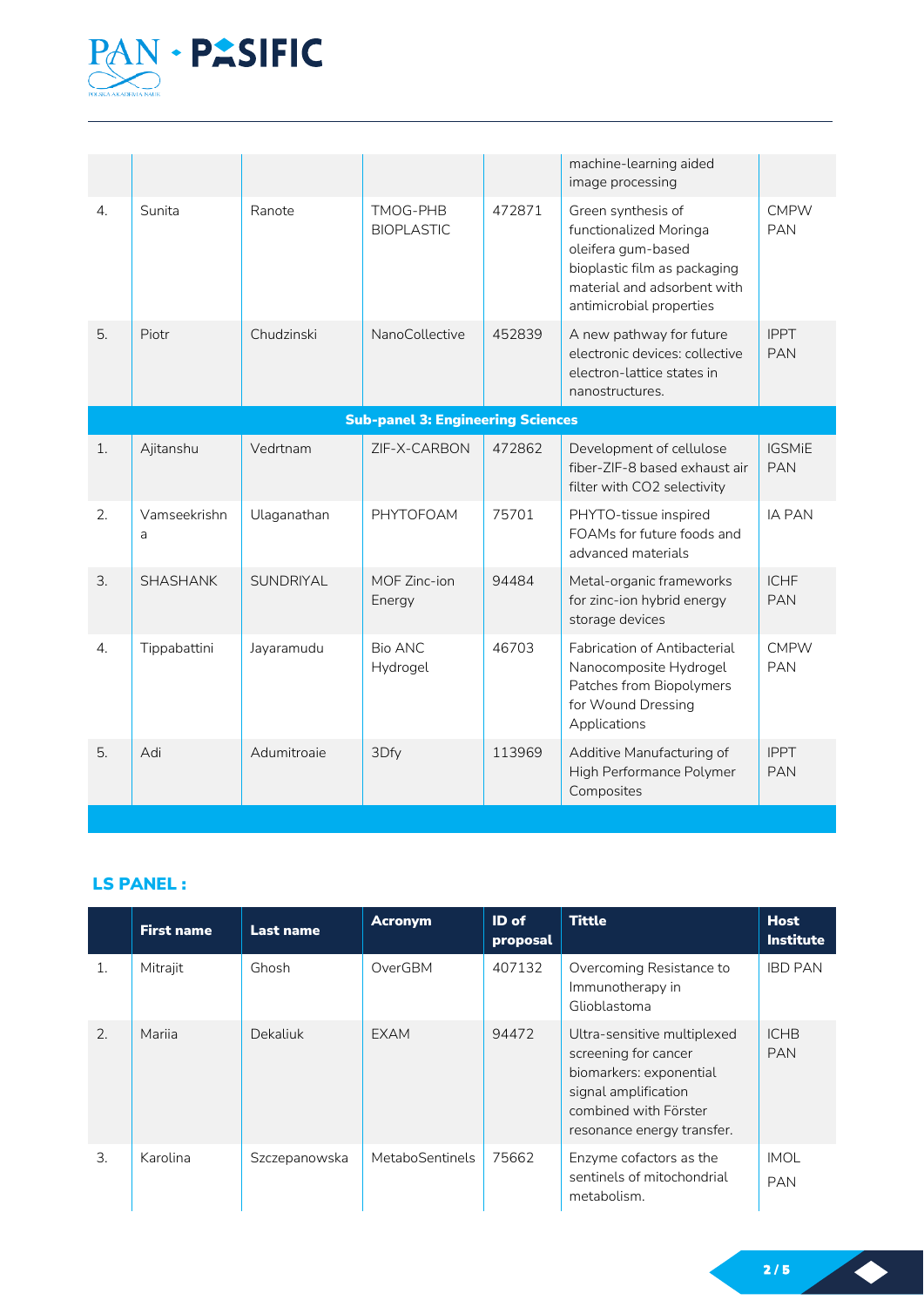

| $\overline{4}$ . | Li           | <b>CHEN</b> | <b>STAR</b>               | 595163 | Synthesis Action and<br>Regulation of Milk Protein in<br>Dairy Goat Mammary Cells                                                                                                               | <b>IGBZ</b><br><b>PAN</b>  |
|------------------|--------------|-------------|---------------------------|--------|-------------------------------------------------------------------------------------------------------------------------------------------------------------------------------------------------|----------------------------|
| 5.               | Irshad Ahmad | Hajam       | PerchVac                  | 612680 | Nanovaccine for improving<br>reproductive performances in<br>Perca fluviatilis                                                                                                                  | <b>IRZBŻ</b><br><b>PAN</b> |
| 6.               | Trishna      | Dutta       | CONNECT                   | 595178 | CONNECTing the dots:<br>determinants of functional<br>connectivity for resilient<br>social and ecological<br>networks                                                                           | <b>IOP PAN</b>             |
| 7.               | Cristian     | Piras       | <b>RESPROMETRY</b>        | 472872 | Resistome profiling through<br>meta-proteomics and mass<br>spectrometry                                                                                                                         | <b>IGBZ</b><br><b>PAN</b>  |
| 8.               | Piotr        | Gerlach     | BunyaOut                  | 46743  | Genome-wide CRISPR-Cas9<br>knockout screen to identify<br>host factors essential for the<br>bunyavirus infection                                                                                | <b>IMOL</b><br><b>PAN</b>  |
| 9.               | Ewa          | Cendrowicz  | <b>CRIT FACTR</b><br>PHAG | 46729  | Determination of critical<br>factors influencing<br>phagocytosis in single<br>macrophage and cancer cell                                                                                        | <b>IMDK</b><br><b>PAN</b>  |
| 10.              | Ghulam       | Nabi        | ANTHROBEAR                | 46722  | Assessing population-level<br>consequences of<br>anthropogenic pressure:<br>long-term stress and<br>reproduction indices in<br>brown bear populations in a<br>gradient of human<br>disturbances | <b>IOP PAN</b>             |

#### **SSH PANEL:**

|                 | <b>First name</b> | <b>Last name</b> | <b>Acronym</b>               | ID of<br>proposal | <b>Tittle</b>                                                                    | <b>Host</b><br><b>Institute</b> |
|-----------------|-------------------|------------------|------------------------------|-------------------|----------------------------------------------------------------------------------|---------------------------------|
|                 |                   |                  | Sub-panel 1: Social Sciences |                   |                                                                                  |                                 |
| $\mathbf{1}$ .  | Fabricio          | Carrijo          | <b>PCRS</b>                  | 113998            | Peace and Conflict dynamics<br>in Refugee Shelters                               | <b>IAE PAN</b>                  |
| 2.              | Jedrzej           | <b>Niklas</b>    | <b>DATAFORESTS</b>           | 452808            | DATAFORESTS: Public<br>Forest Governance in a<br>Datafied Society                | <b>IFIS</b>                     |
| $\mathcal{B}$ . | Monika            | Chwalczuk        | C <sub>0</sub> GCln          | 337638            | Cognitive Processes behind<br>the Use of Gestures in<br>Consecutive Interpreting | IP<br><b>PAN</b>                |

3 / 5

 $\blacklozenge$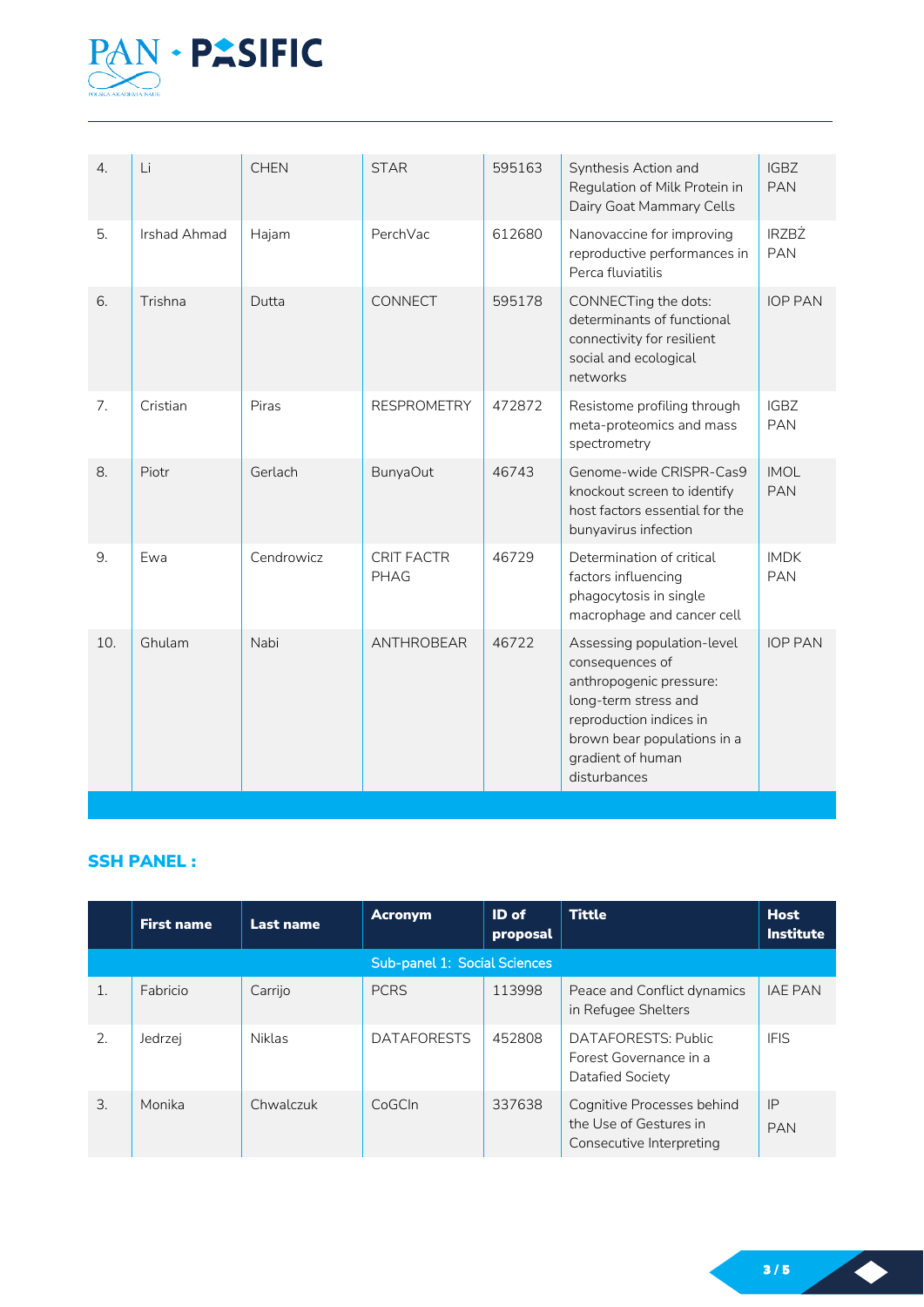

| 4.               | Elena       | Semenova              | <b>CORUNDUM</b>          | 43130  | Constitutional rules and its<br>effects on cabinet and<br>ministerial stability in Europe                                                                                            | <b>ISP PAN</b>  |
|------------------|-------------|-----------------------|--------------------------|--------|--------------------------------------------------------------------------------------------------------------------------------------------------------------------------------------|-----------------|
| 5.               | Amélie      | Zima                  | Between<br>NATO-Frontex  | 75691  | The Other Way Round?<br>Transfer of Norms and<br>Practices between NATO<br>and Frontex                                                                                               | <b>ISP PAN</b>  |
|                  |             |                       | Sub-panel 2: Humanities  |        |                                                                                                                                                                                      |                 |
| 1.               | Christopher | Hale                  | <b>RENLORC</b>           | 75688  | <b>REgional Networks and</b><br><b>LOcal Recipes for</b><br>Complexity                                                                                                               | <b>IAE PAN</b>  |
| 2.               | Angelo      | Castrorao Barba       | <b>IS_LANDAS</b>         | 260766 | Islamicate landscapes in<br>southern Andalusia and<br>western Sicily: patterns of<br>change in settlements and<br>rural communities between<br>Late Antiquity and the<br>Islamic age | <b>IAE PAN</b>  |
| 3.               | Josefina    | Rodriguez-<br>Arribas | <b>PERIPHERIES</b>       | 452804 | Minority Cultures on the<br>Periphery of Science: The<br>Jews and the Circulation of<br>Scientific Goods (13th-17th<br>C.                                                            | <b>IHN PAN</b>  |
| $\overline{4}$ . | Matthias    | Roick                 | FRIENDS4EVER             | 46718  | Virtue and Sociability.<br>Teaching Friendship in Early<br>Modern Schools and<br>Universities, 1518-1648                                                                             | <b>IFIS PAN</b> |
| 5.               | Olha        | Tikhonova             | PERRET&POLA<br><b>ND</b> | 43116  | Jacques Perret's Influence on<br>Defensive Polish<br>Architecture in the 17th<br>Century                                                                                             | <b>IH PAN</b>   |

Accepted by:

Prof. Jerzy Duszyński, President of the PAS

Prof. Paweł Rowiński, PASIFIC Project Coordinator